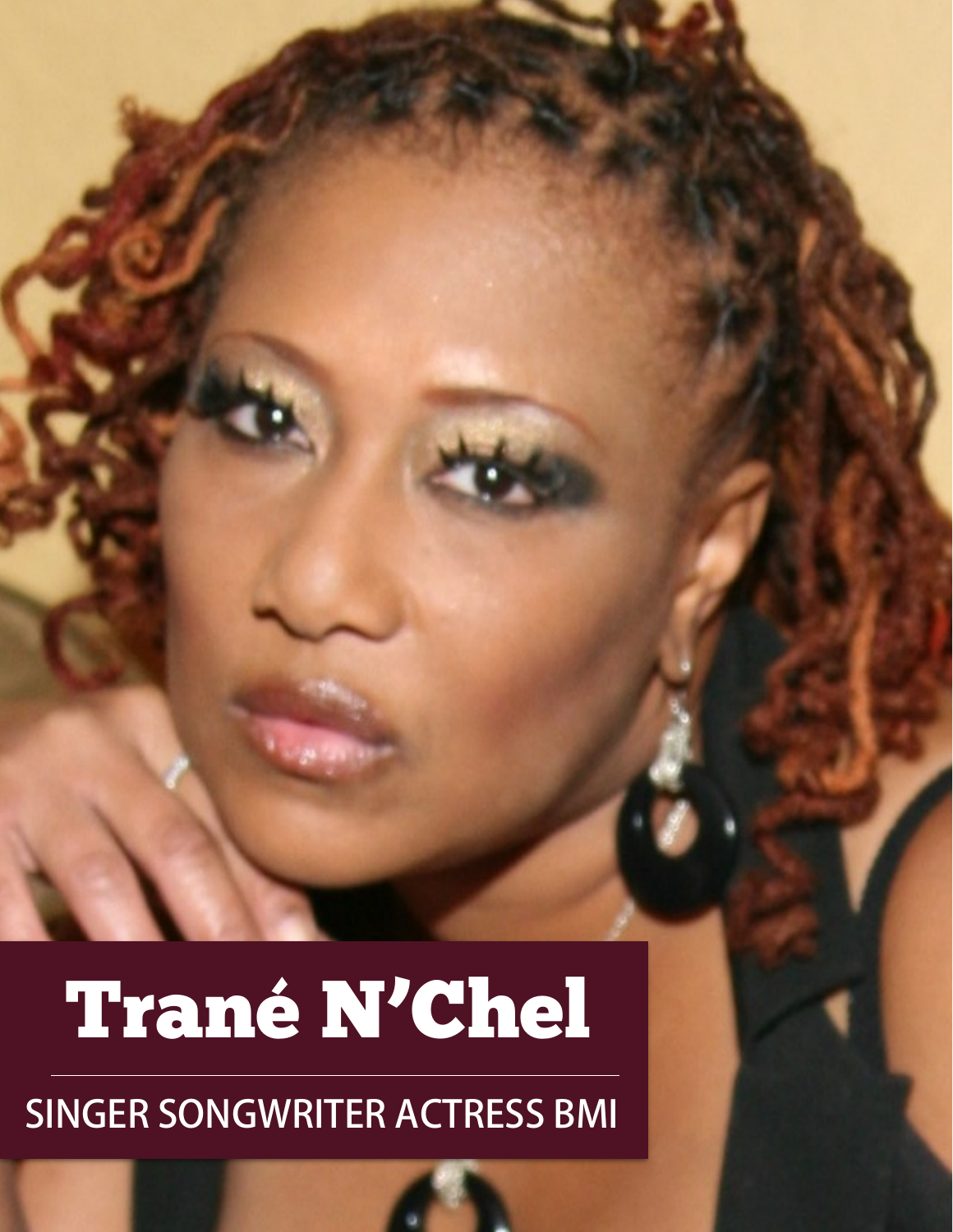$\mathscr{L}$ Ria

There are many artists who struggle to find their musical identity, meticulously trying different styles hoping to find what feels right. But there are others who appear before us in complete form, in touch with a definitive understanding of their skill, personality and their individuality within the music. Trané N'Chel conforms to the latter group.

Under the bright lights of the glamorous city of New York, The Bronx, to be exact, Trané N'Chel is synonymous with beauty and power. "At an early age I studied music, not in the traditional sense, but through notes and melodies sung by those who were laying the musical foundation for me. They were unknowingly forming the blueprint for the artist that she would become. It wasn't until her mid teens that it became apparent that she was born to be a vessel through which music would flow, touching the lives of others through song. She has been featured on The Today Show in NYC, Live 5 News, the City Paper of Charleston, The Post and Courier and many other periodicals and magazines.

Recording in the studio of a talented local producer in New York City, Trané saw that anyone who heard her recordings reacted to not only the lyrics, but to the sultry vibrancy in which she delivered each song . They caught the way she would bend and manipulate phrases and notes. This inspired them to invest in studio time. Studio sessions would allow her to capture the framework she built vocally. Always daring to push the envelope, carrying influences in her back pocket and utilizing them to shape her own style. Aretha Franklin, Whitney Houston, Chaka Khan, Patti LaBelle then in later years, Jill Scott, Erykah Badu, Ledisi, Lalah Hathaway all contributed to the foundation on which her artistry was built. "I grew up exposed to an eclectic range of styles and artists" Trané explains.

As her name grew in and around the New York City area, the pieces began to fall into place. Being a two time winner of the world famous Apollo Theater's Amateur night competition in Harlem, New York, Trané won. This served to plant a deep rooted seed in her psyche that she was on the right path. As an original member of the Emmy Award Winning McDonald's Gospelfest Choir in New York City she was exposed to an ever-increasing audience. Being able to transition as a solo artist afforded her the opportunity to further hone her craft. Being a member of the choir gave her the opportunity to work with such gospel icons as Tremaine Hawkins, Donnie McClurkin, Cissy Houston, Melba Moore and CeCe Winans. "Being in such grand company gave her the chance to take notes from some of THE best in the industry. She has performed at some of the most famous arenas in New York City such as Radio City Music Hall, Town Hall, Rockefeller Center, The Jacob Javitz Center and Westbury Music Fair and Madison Square Garden.

From the opening notes of "Chocolit Rain," the debut single, one hears that combination of, sensuality, seduction and melodious fascination that are becoming N'Chel's trademarks Be it ballad, midtempo or uptempo her songs should feel familiar to those who crave for a love unlike any other - more like a testament to the desires someone deep in love can feel" The passion of it, the warmth of it, the intimacy of it – challenges the audience to feel what she feels as an ambassador of love, an artist, a storyteller and vocalist.

 Chocolit Rain is the song that serves as the catalyst to the upcoming album. It sets a tone. "It's me living vicariously through my own sound and desires" she says laughing– if that makes sense. It's that feeling of yearning and thirst for love that sweeps through the project. With the thump of a throbbing bass line, glistening piano chords, pulsating drums and the steady rhythm underneath it all, the listener is asked to "experience" the music. Trané doesn't just sing songs - she lives in them and through them, making the stories three dimensional in the most awe-inspiring ways.

Trané now resides in the Holy City of Charleston, South Carolina, but stays true to her New York roots. "I believe that my calling in life is not only to heal souls, to bring joy through the gift that God has bestowed upon me."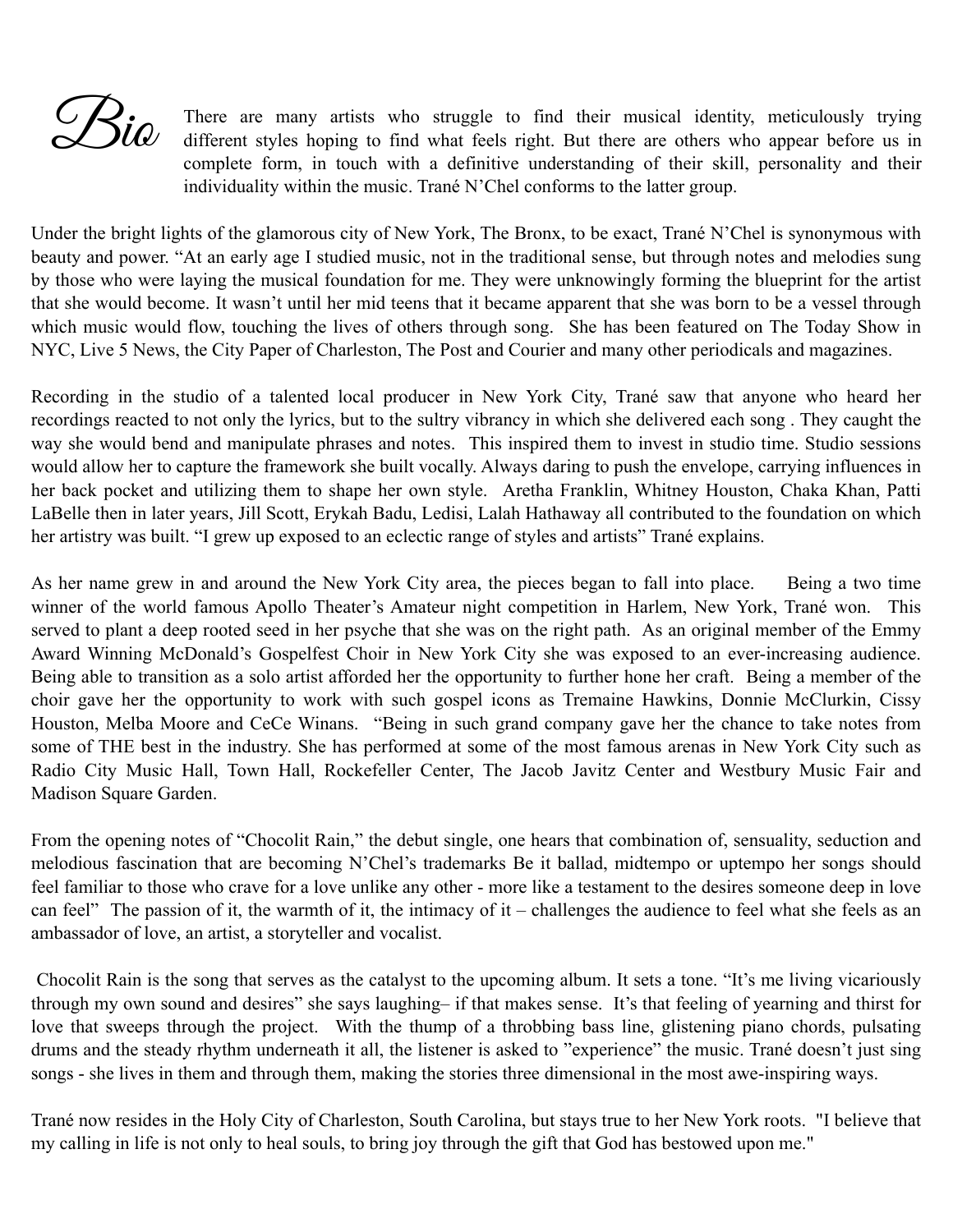Theatre Resume

*Weight: 145 Eyes: Brown Vocal: Contralto* 

*Theatre* 

*Arms Too Short to Box With God Mary Magdalene Follower Irving Street Rep Ain't Misbehavin' Nell Carter (lead) Charleston Stage Company*  **The Seat of Justice Rosalee** Rosalee *Charleston Stage Company Hairspray Finale* Motormouth Maybelle *Charleston Stage Company Big River Chorus Charleston Stage Company Sermon of Fire (Philip Simmon's Story) The Gate SC Theater Production*  **One Mo' Time**  Bertha (lead) Bertha (lead) Bertha (lead) Bertha (lead) AFTC Bertha (lead) Bertha (lead) AFTC A *Lil' Ham Mrs. Dobson AFTC/Moja Arts Festival Ragtime Soloist/Sarah's Friend Charleston Stage Company Eubie Woman #3 AFTC/Moja Arts Festival Gullah Geechie Annointed People Reben Gullah Geechie Ooman Gullah Geechie Network Dyin' In Sin Church Sister MAC Productions Mark6:4 Vivian Remnant Productions Mo' Motown Magic Ginny Remnant Productions Bubbling Brown Sugar Irene AFTC/Picolo Spoleto Dreamgirls (The Revue) Martha Reeves/Shirelle Charleston Performing Arts Cntr* 

*Independent Films/Commercials Army Wives – Lifetime Television Series Charleston, SC Palmetto Pointe- Pax Television Series Charleston, SC National Air Force Commercial Mille Lewis Talent Agency* 

*Vocal Performances Madison Sq. Garden, Jacob Javitz Soloist/Choir McDonald's Gospelfest Choir Westbury Music Fair, Radio City MH " Amateur Night at the Apollo Soloist/Contestant World Famous Apollo Theater Evening of Global Elegance Soloist Soloist The Loft/Charleston SC*<br> *Evening of Global Elegance Soloist Lead Singer Roberts Entertainment Group North Charleston Coliseum Soloist/Model LaKarZan Model Event* 

*Height: 5'0" Phone: (B) (917) 721-8845* 

*Hair: Red E-Mail: muzykldiva@gmail.com* 



*Gal (lead) Art Forms & Theater Concepts Arts*. Dobson *AFTC/Moia Arts Festival* 

*That 60's Superful Conduction Croup* Roberts Entertainment Group

## *Special Skills*

*Performing Artist, Vocalist-Alto/Contralto, Actor, Liturgical Dance, Dance Movement, Moderate Spanish, High Energy, Gullah Dialect, Computer Literate, Impersonations* 



## **SUMMERTIME**

When the Saints Testify Promo Hilarious Teaser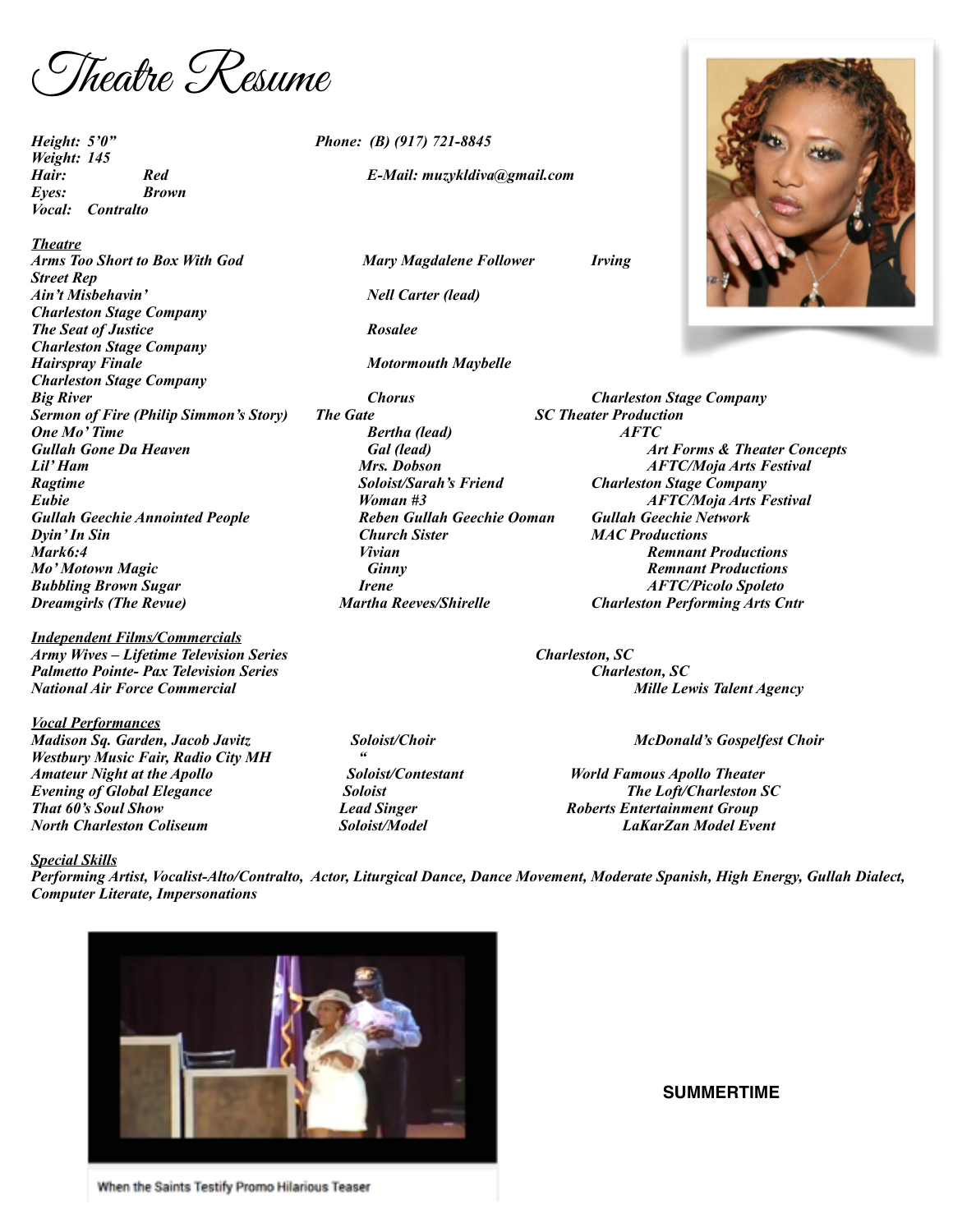Single





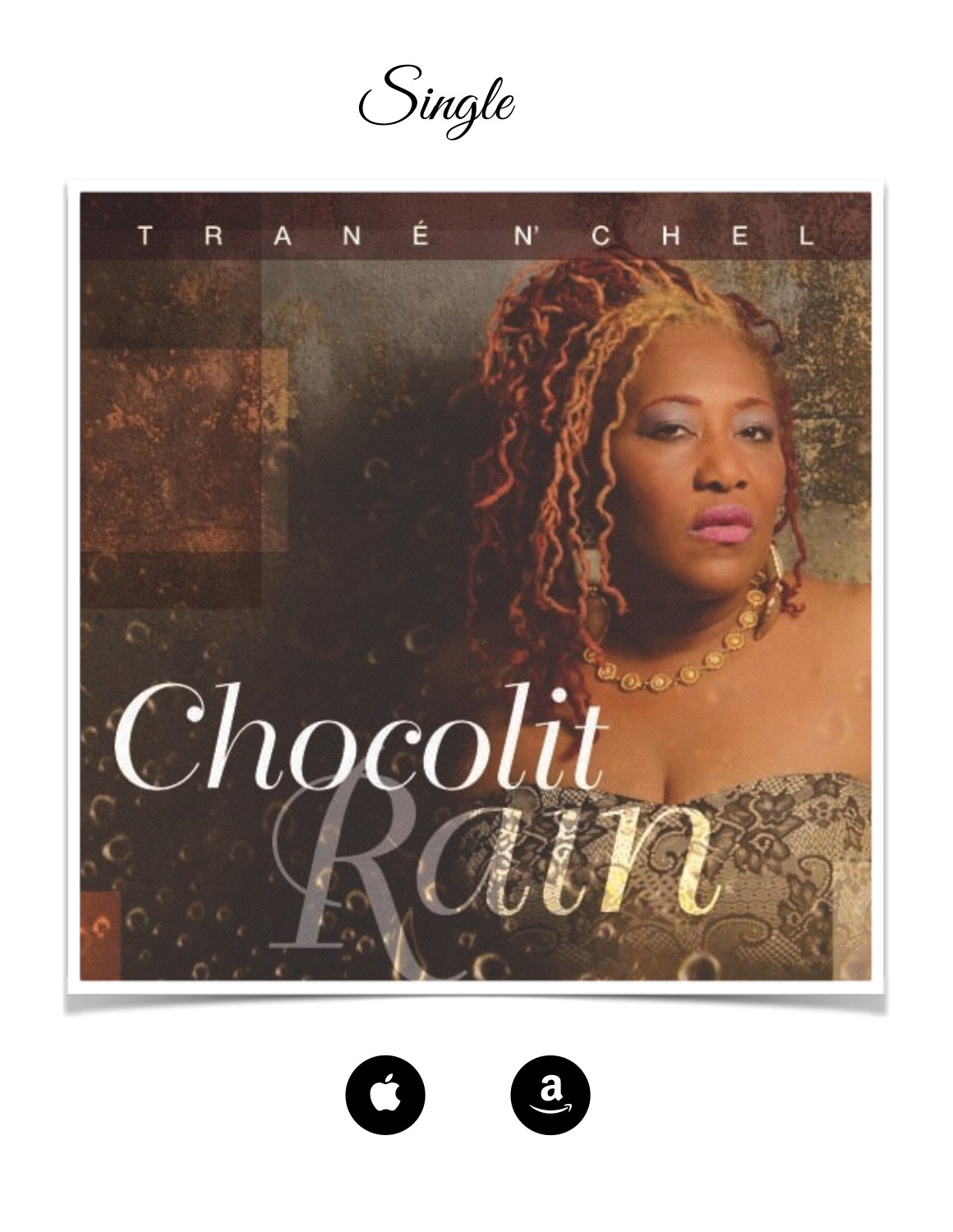Videos